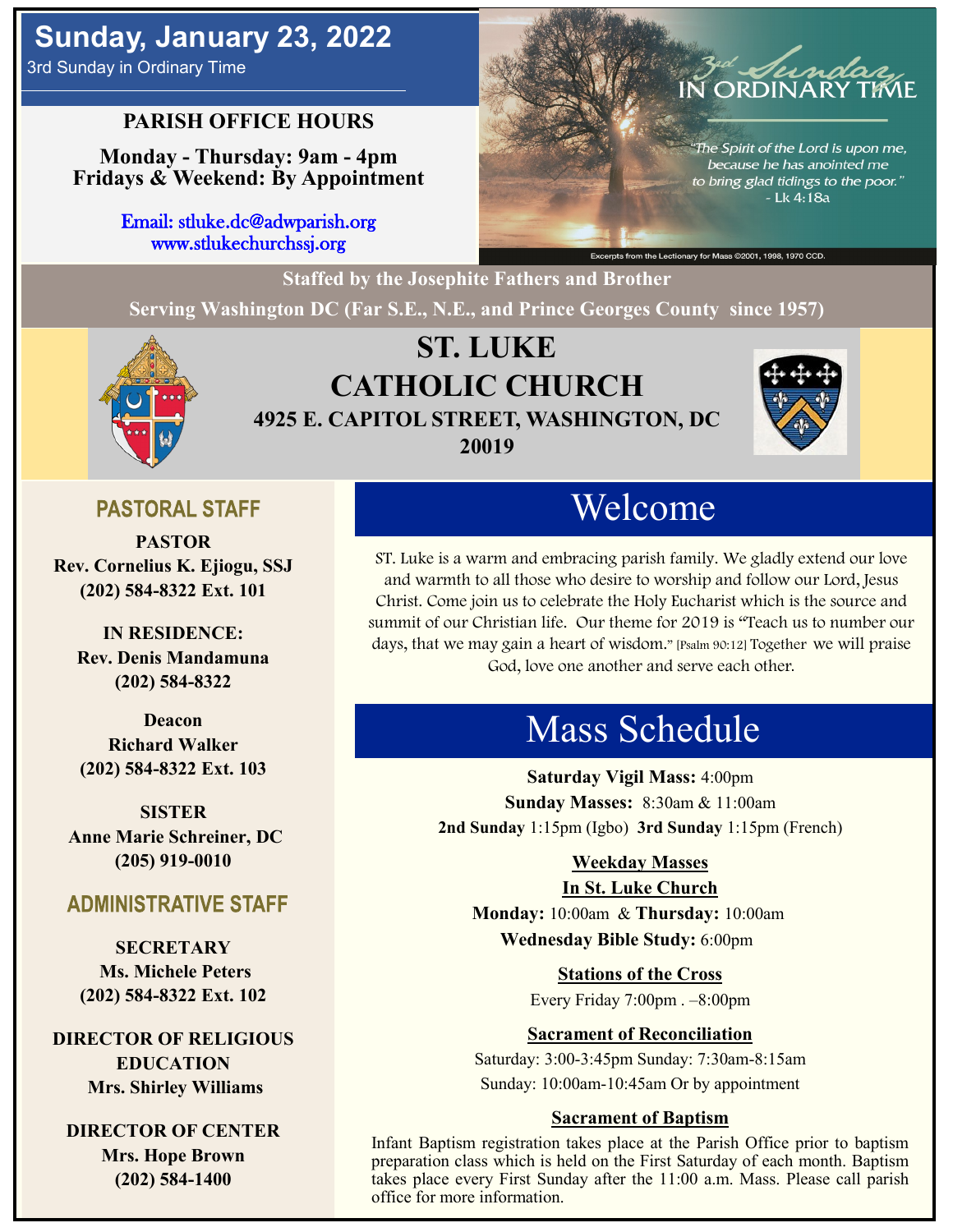# PASTOR'S CORNER

#### Becoming Fishers of Men

 There are a couple of things we can draw out from this (well, there are more than a couple, but for this post we'll stick to just a couple). Firstly, Jesus' invitation to Simon and Andrew was to follow him. We can get worked up trying to discern our calling in life. Don't get me wrong, it's important that we identify what it is that God has gifted us and called us to do, but we have a primary calling which comes before all that.

 Our primary calling as Christians is simply to follow Jesus. We are not called primarily to a task, but to a relationship. It's this relationship that sustains us and give us purpose; it gives us a reason to keep doing the task(s) to which we are called. It's this relationship that keeps us going when we face all kinds of difficulties in life: losing your job, getting a bad diagnosis, breakdown in human relationships... the list goes on.

 Jesus' invitation comes in two parts. The second part is, 'and I will show you how to fish for people.' The ESV puts it slightly differently (and more faithfully to the Greek): 'I will make you become fishers of men. ''Fishers of men' is a title that many Christians awkwardly attach to themselves. We can understand the meaning behind it. We cast the gospel out like a net for fish, and people become captivated by Jesus and decide to follow him: fishers of men. However, I would suggest to you that perhaps Jesus wasn't establishing a title for all future Christians. After all, he didn't call Matthew the tax collector to be a fisher of men. Go with me on this.

 Simon and Andrew (and James and John, although they didn't hear this part) were fishermen. That was what they did; it was their identity. They weren't ever going to be anything other than fishermen. Certainly in the case of James and John, fishing wasn't just their identity - it was a family identity. Jesus sees something different in these young men. They know how to catch fish, but there's more to them than simply doing that for the rest of their lives. To everyone around, and to themselves, they were only good for one thing: fishing. Jesus saw the potential in them to become world changers.

 Seen in this light, Jesus' invitation is much cleverer than you might initially think. None of these young men would have believed Jesus if he'd said something like, 'Follow me, and I'll use you to bring about God's ultimate rule and reign here on earth.' Jesus talks to them about what they know fishing - and uses it to give them a vision for what God can do through them. Dallas Willard once wrote: 'Discipleship is the process of becoming who Jesus would be if he were you.' You might not be a fisherman, but you are a \*something\*.

 What if Jesus wants to use you in whatever it is you spend your time doing, to bring about the Kingdom rule of God where you are? That's discipleship, and as we go about our primary call of following Jesus, we gradually become more like him - just like I did with Simon - so that others around us can see Jesus in us. Discipleship is an adventure for us, just as it was for the Twelve.

Excerpt culled from https://www.christiantoday.com/article/what-beingfishers-of-men-really-means/128014.htm

# Reflection for 3rd Sunday in Ordinary time

 Human history reveals many periods where people lost a sense of God's transcendence. It may even be argued that human beings have been wandering and lost more than they have been at home and focused. Human nature being what it is, we struggle with who God really is — the God of our salvation history or the "gods" of human constructs. Relying on our own designs and pursuits, we forget that we really are meant to listen to One upon whom the Spirit of the Lord rests, Jesus Christ, and not to ourselves. That same history that reveals our fickleness and infidelity also reveals God's constancy and faithfulness. God always finds us.

 As people wander and fumble to find their way, God is there bringing them back to holiness and giving them the assurance of His presence. We have to allow God's Word, God's life, to touch us and change us. It can make us more flexible and attentive to the sacred in all facets of life so that every day is one that is holy. Every day is a time when fulfillment is possible for one's soul. Jesus stood before those gathered in the synagogue as the fulfillment of words of promise that were echoed long ago. God doesn't forget. He always comes for us.

 Now it is time to remember to go to God. Sometimes our lives are so confused and tangled that it is difficult to see the Word and hand of God. But when we realize, deep within, the depth of friendship God offers to us it really has the power to turn sadness to joy. The promise is fulfilled. Going frequently to God's Word, allowing ourselves to be enriched and rejuvenated, and pondering the certainly of God's fidelity and promise permanently transforms us. We will be more aware of the sacred and the holy and less invested in things that pull us away.

Liturgical Publications 2015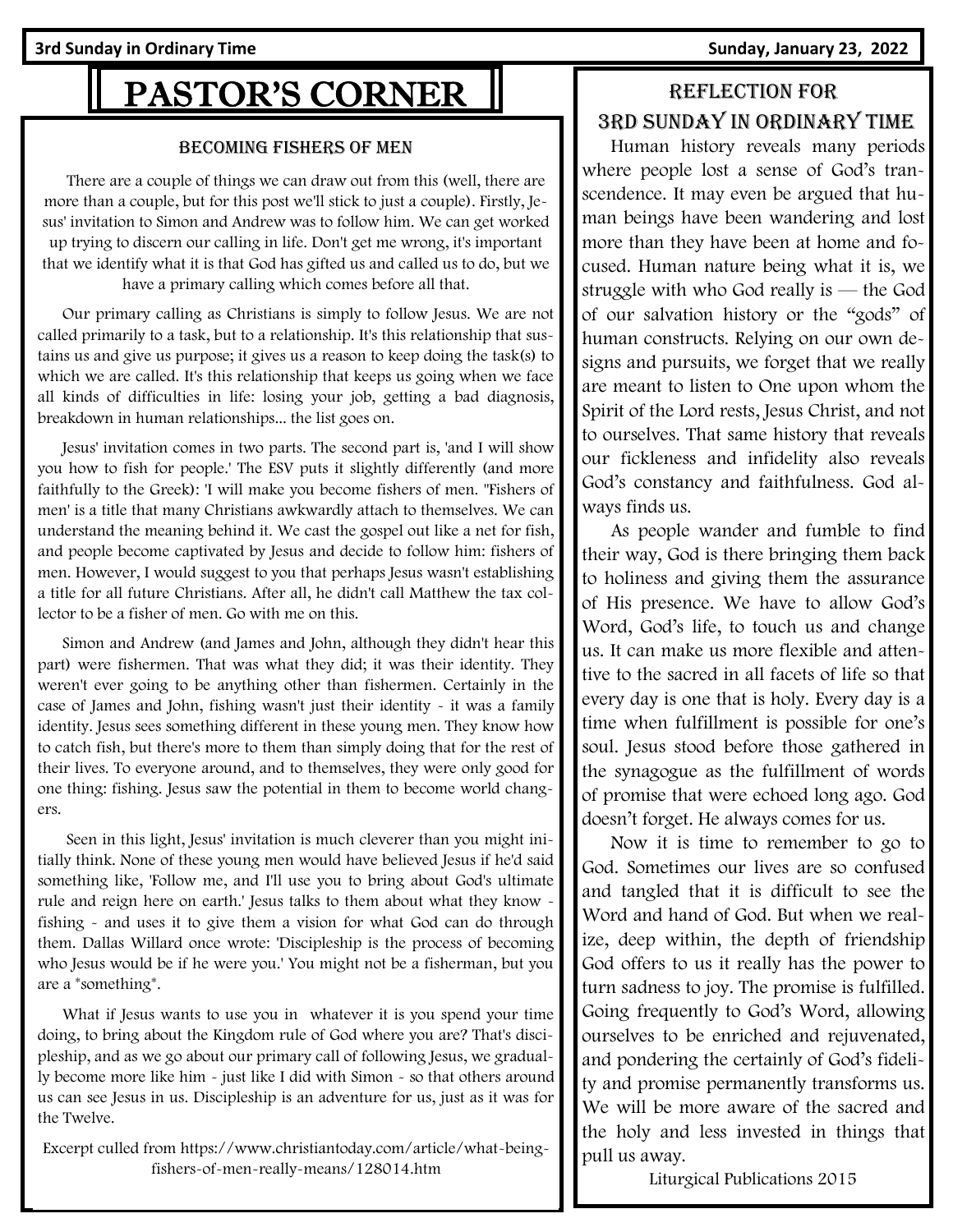#### **3rd Sunday in Ordinary Time Sunday, January 23, 2022**

#### HAPPY BIRTHDAY/ANNIVERSARY

We would like to wish a wonderful happy birthday

to Deborah Baker, Barbara Wilson, Hope Brown, Robert Stewart, Frances Y. Mercer, Pamela Nixon, Clarence David Proctor, Fendi & Fiona Degon and

Caroline Nyadjroh.

MAY THE JOY OF THE LORD

BE YOU STRENGTH!!!

# Church Support

Please consider making a donation to support our parish during this trying times. You may Drop off or mail your gifts to the parish. You may give online through our website: http:www.stlukechurchssj.org/ And clicking on the donate button. You may also **TEXT**: 202-335-3116

**Readings for the week of January 23, 2022**

**Sunday:** Nehemiah 8:2-4a, 5-6, 8-10/Psalms 19:8, 9, 10, 15/1 Corinthians 12:12-30 or 12:12-14, 27/ Luke 1:1-4; 4:14-21 **Monday:** 2 Samuel 5:1-7, 10/Psalms 89:20, 21- 22, 25-26/Mark 3:22-30 **Tuesday:** Acts 22:3-16 or Acts 9:1-22/Psalms 117: 1bc, 2/Mark 16:15-18 **Wednesday:** 2 Timothy 1:1-8 or Timothy 1:1-5/ Psalms 89:4-5, 27-28, 29-30/Mark 4:1-20 **Thursday:** 2 Samuel 7:18-19, 24-29/Psalms 132:1- 2, 3-5, 11, 12, 13-14/Mark 4:21-25 **Friday:** 2 Samuel 11:1-4a, 5-10a, 13-17/Psalms 51:3-4, 5-6a, 6bcd-7, 10-11/Mark 4:26-34 **Saturday:** 2 Samuel 12:1-7a, 10-17/Psalms 51:12- 13, 14-15, 16-17/Mark 4:35-41 **Next Sunday**: Jeremiah 1:4-5, 17-19/Psalms 71:1-2, 3 -4, 5-6, 15-17 [cf. 15ab]/ 1 Corinthians 12:31— 13:13 or 13:4-13/Luke 4:21-30

#### **WEEKLY MASS**

**Monday 1/24 Eternal repose of the soul of James Harris, Jr.+++ by Family** 

**Tuesday 1/25 Conversion of St. Paul**

**Wednesday 1/26 SS. Timothy & Titus** 

Corley Redd

**Thursday 1/27 Eternal repose of the soul of William Harris+++ by Family** 

**Friday 1/28 Eternal repose of the soul of Mitchell Bell+++ by Parish Family** 

**Saturday 1/29 Week day**

# Pray for the Sick & Shut-In of Our Parish

Barbara Barnes Blanche Bourm Barbara Batts Tanisha Bennett Tammy Berry Ruth Bundy Beatrice Carroll Melinda Conrad-Brown Edith Cornish Aniceto Charles Patricia Chase Valene Chemoo Joyce Cristwell Alvera Dance Iyana Davage

 Joyce Diggs Lamont Diggs, Sr. Crawley Easely Marita C. Edelin Kimbolyn Flowers Anthony Flowers Tina Garvin Florence Hall Steve Halle Chris Hawkins Charlene Haywood Brenda Henson James Holley Rudolph Holley James Hughes Melvin Jamison

Mary Ann Johnson David & Keisha Jones Dawn Lattimer Lawrence Lee Maria A. Logan Bernadette Mahoney Doreene Mahoney Barbara Mallory Doris McCannon Alice L. Montague Veronica Murray David Neal Florence Patterson Marlene Patterson Silvia Perry Doreene Redd

Leroy Sandifer Betty Smith Kayla Tatum Rolland Taylor Gloria Thompson-Price James F. Thompson, Jr. Matthew Thompson Barbara B. Tyler Wayne A. Wallace Marquita Ward Shiela Washington Steven Washington Cecelia Williams Wellington Waters

Dolores Woodard, Jr. Harold Woodard, Sr.

St Luke military families.

All the Homeless men and women in our community.

Please pray for all those who are sick but have no one to pray for them